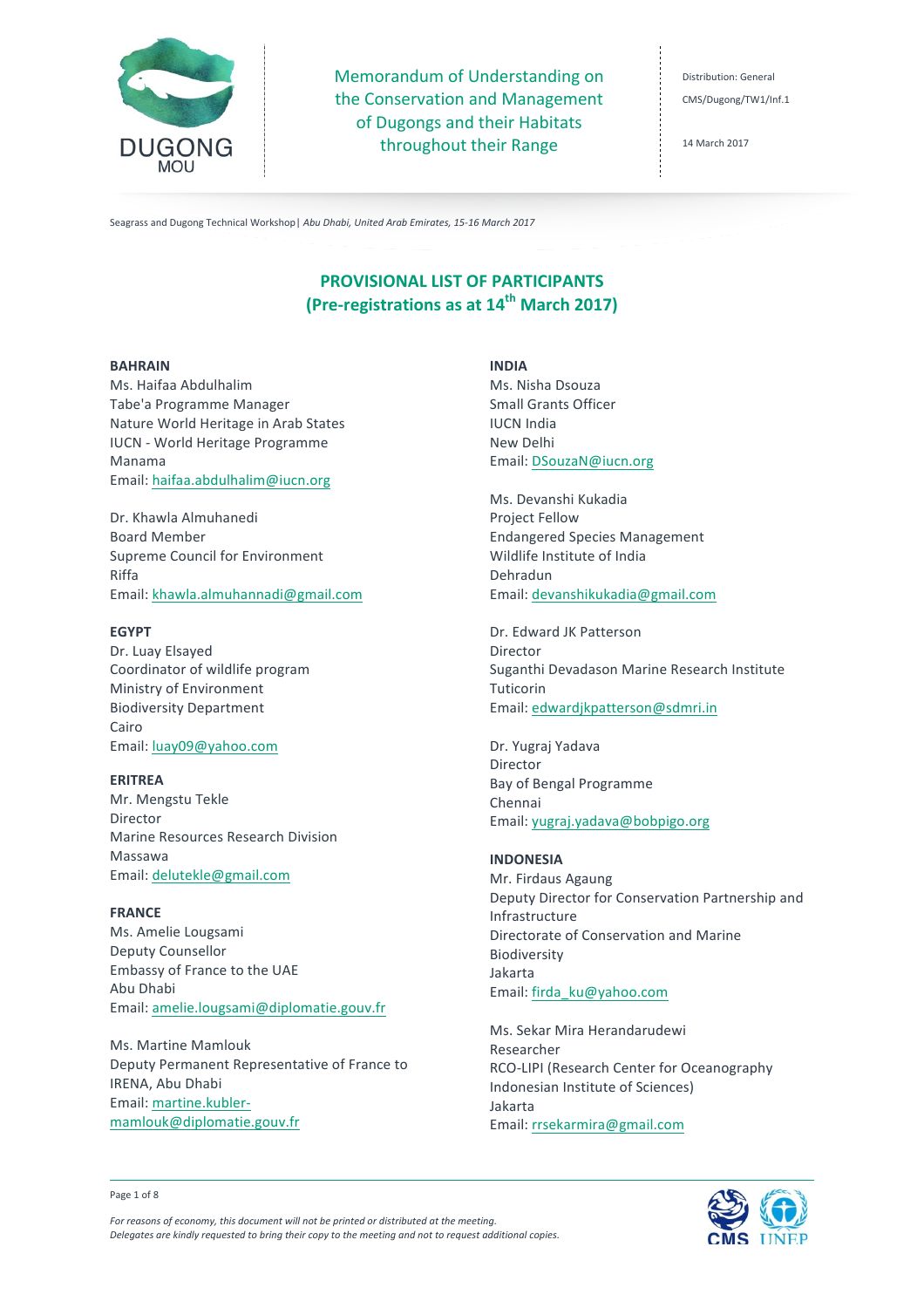**INDONESIA** Mr. Juraii Poernomo Taha Researcher Indonesian Seagrass Foundation Bandung Email: juraijbwz@gmail.com

Mr. Setiono Head Section of Biodiversity Conservation Directorate for Marine Conversation and Biodiversity, Ministry of Marine Affairs Jakarta Email: setionoa38@gmail.com

### **KENYA**

Dr. Mohamed Omar Said Head - Wetlands and Marine Conservation Kenya Wildlife Service Nairobi Email: msaid26474@me.com

# **KUWAIT**

Prof. Magdy El-Alwany Marine Biodiversity Expert Regional Organization for the Protection of the Marine Environment (ROPME) Kuwait Email: magdy.alwany@ropme.org

# **MADAGASCAR**

Mr. Ny Aina Pradon Andrianarivelo Policy & Partnerships Manager Blue Ventures Conservation Antananarivo Email: nyaina@blueventures.org

Ms. Miora Andriamanohisoa Raveloson Head of service of Marine Biodiversity Conservation/ National Facilitator of Dugong Conservation (MG5) Secretary of State in charge of the Sea Antananarivo Email: andrimiora@yahoo.fr

Ms. Lalarisoa Rakotoarimino Programme Coordinator Conservation Centrée sur la Communauté Antananarivo Email: lala@c-3.org.uk

Mr. Isaia Raymond MG4-COSAP (Comite d'Orientation et Soutien a l'Aire Protegee) Project Manager Platform/Association Antsohihy Email: isaiaraymond@gmail.com

Mr. Fanazava Rijasa Director of Ocean Preservation Secretary Of State In Charge Of The Sea Antananarivo Email: rijafanazava@yahoo.fr

# **MALAYSIA**

Mr. Mohd Tamimi A.A. Ali Ahmad Research Officer For Marine Mammal & Endangered Species Department Of Fisheries Malaysia, Fri Rantau Abang Dungun, Terengganu Email: tamimi@seafdec.org.my

Mr. Nazirul Amin Azmi Community Liaison Officer Reef Check Malaysia Kuala Lumpur Email: nazirul@reefcheck.org.my

Mr. James Bali Biologist (Marine) Sarawak Forestry Corporation / Protected Areas & Biodiversity Conservation Kuching Email: jamesbali@sarawakforestry.com, jjames71b@gmail.com

Mr. Abd Muntalib Juli Director of Research and Resources Inventory Division Department of Marine Park Malaysia Putrajaya Email: muntalib@nre.gov.my

Mr. Syed Abdullah Syed Abdul Kadir Director of Sea Turtle and Marine Endangered Species Research Center Department of Fisheries Malaysia Dungun Email: syedjohor@gmail.com

Ms. Sophie Lee **Mamhar** The MareCet Research Organization Shah Alam Email: leesophie91@gmail.com

Mr. Toloy Keripin Munsang Environment Executive (Marine) Sarawak Forestry Corporation / Protected Areas & Biodiversity Conservation Kuching Email: toloykm@sarawakforestry.com, fox.toloy@gmail.com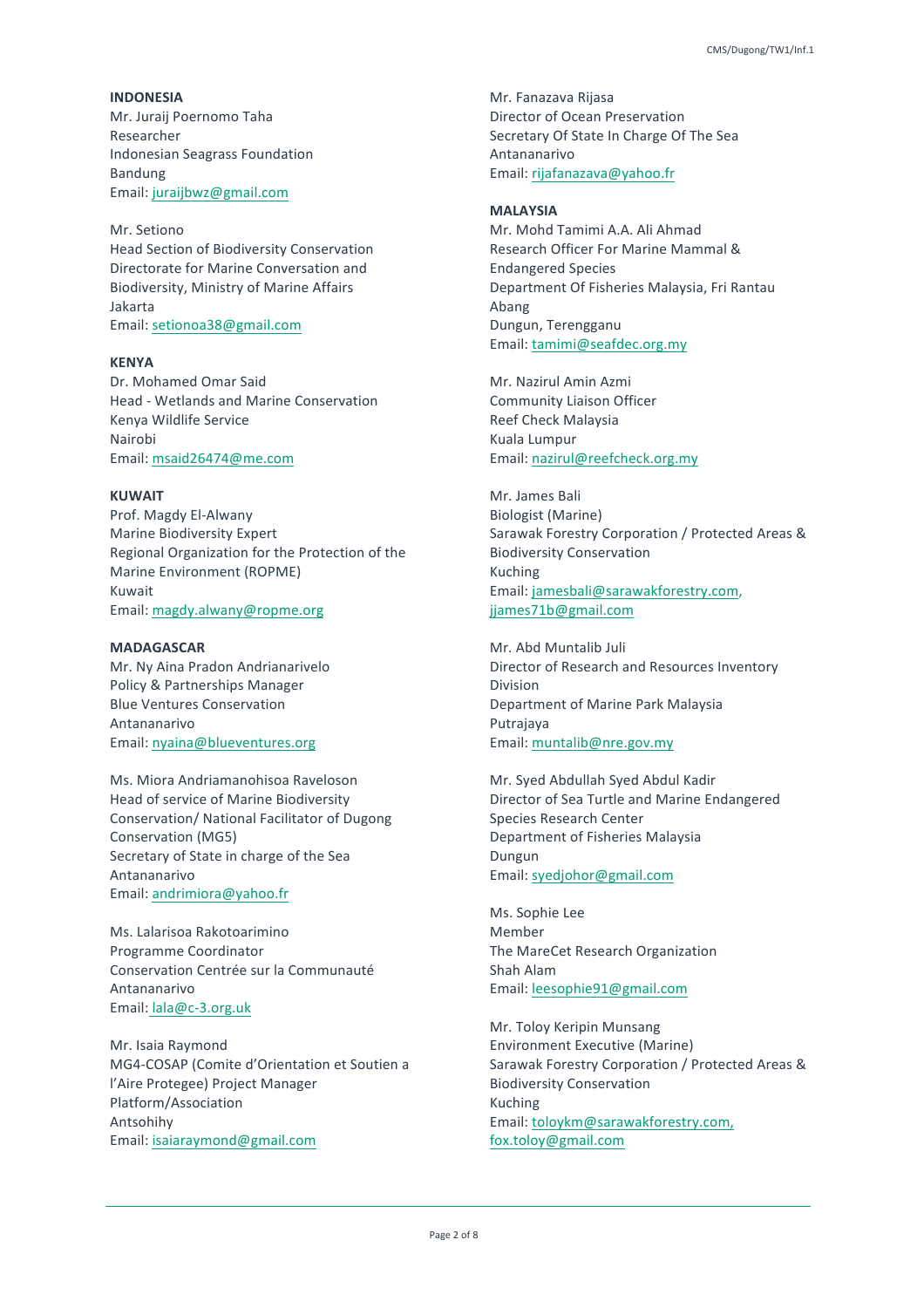**MALAYSIA** Dr. Leela Rajamani Ramnath Rajamani Senior Lecturer Centre for Marine and Coastal Studies Universiti Sains Malaysia Email: leelarajamani@usm.my

Ms. Izarenah Md Repin Marine Park Officer Department of Marine Park Malaysia Putrajaya Email: izarenah@nre.gov.my

### **MOZAMBIQUE**

Mr. Anselmo Gaspar Senior Officer National Directorate of Environment/Department of Environmental Management Maputo Email: anselmogaspar@yahoo.com.br

Dr. Almeida Guissamulo Lecturer Eduardo Mondlane University Maputo Email: almeida.guissamulo@hotmail.com

### **MYANMAR**

Mr. Lwin Maung Deputy Director Department of Fisheries Nay Pyi Taw Email: akthar.mgmglwin@gmail.com

### **PALAU**

Mr. Percy Rechelluul Fisheries Technician Bureau Of Marine Resources Koror Email: pbrechelluul@gmail.com

# **PHILIPPINES**

Mr. Reynante V Ramilo Programme Coordinator Community Centred Conservation (C3) Philippines, Inc. Busuanga Email: rey@c-3.org.uk

Mr. Anson Tagtag Supervising Ecosystems Management Specialist, and Chief, Wildlife Conservation Section Wildlife Resources Division, Biodiversity Management Bureau-Department of Environment and Natural Resources Quezon City Email: anson\_tagtag@yahoo.com; wrd@bmb.gov.ph

**QATAR** Dr Jonathan Brown Professor **Qatar University** Doha Email: Jbrown@qu.edu.qa

Mr. Ismail Al-Shaikh Technical Research Program Coordnator ExxonMobil Research Qatar Doha Email: ismail.al-shaikh@exxonmobil.com

Dr. Chris Warren Environmental Research Lead ExxonMobil Research Qatar Doha Email: christopher.s.warren@exxonmobil.com

# **SAUDI ARABIA**

Mr. Tarek Alghtani Researcher wealth of fish Marine Studies and Research Riyadh Email: tareq2700@gmail.com

Mr. Zuhair Al Mobarak Marine Studies and Research Saudi Wildlife Authority Email: Z.almubarak@swa.gov.sa

Mr. Tariq Al Omari Animal Resources Researcher Riyadh Email: tariq.pme@gmail.com

Mr. Khalid Al-Shaikh Director of Jubail Marine Wildlife Sanctuary Monitoring Department Jubail industrial city Email: kalshaikh@hotmail.com

Mr. Anas Sambas Chief specialist of Environmental protectionSaudi Wildlife Authroity Riyadh Email: sambas@swa.gov.sa

#### **SEYCHELLES**

Dr. Fleischer-Dogley Chief Executive Officer Seychelles Islands Foundation Victoria Email: ceo@sif.sc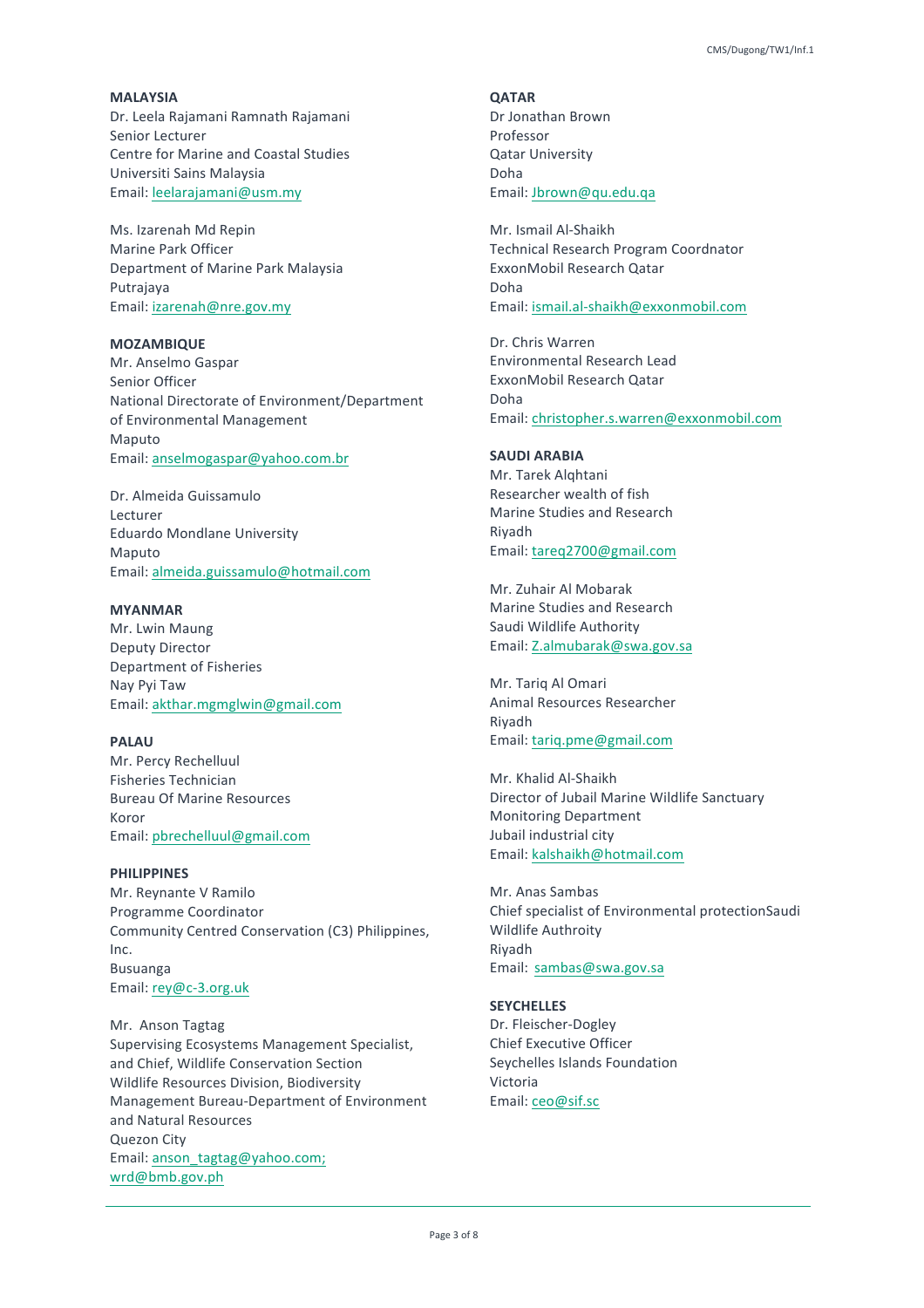### **SOLOMON ISLANDS**

Ms. Agnetha Vave-Karamui Chief Conservation Officer Ministry of Environment, Climate Change, Disaster Management & Meteorology - Environment & Conservation Division Honiara Email: agnetha.vavekaramui@gmail.com

Mr. Corzzierrah Posala Project Coordinator Solomon Islands Community Conservation Partnership Honiara Email: kulo.buru@gmail.com

# **SOUTH AFRICA**

Ms. Isabelle Giddy Bazaruto Dugong Protection Project Source to Sea Programme Cape Town Email: isabelleg@ewt.org.za

# **SRI LANKA**

Dr. Tharaka Prasad Gajadeera Arachchige Director Wildlife Health Department of Wildlife Conservtion Battaramulla Email: tharakaprasad@yahoo.com

Ms. Himali Kahavita Programme Officer Sri Lanka Turtle Conservation Project Panadura Email: hpurnima@yahoo.com

Mr. Thushan Kapurusinghe Project Leader Sri Lanka Turtle Conservation Project Panadura Email: kjthushan@yahoo.co.uk

Mr. Ranil P. Nanayakkara Co-founder/Principle Scientist Colombo 10 BEAR (Biodiversity Education And Research) Email: ranil@bearsl.org

Dr. Vasantha Pahalawattaarachchi Principal Scientist National Aquatic Resources Research and Development Agency Colombo15 Email: vasalanka@gmail.com

Mr. Kahatagode Gedara Shantha Weerasinghe Assistant Director Department of Wildlife Conservation Battaramulla Email: shantha29weera@gmail.com

Ms. Geeganage Shyama Wijekulasuriya Treasurer/Accountant Sri Lanka Turtle Conservation Project Panadura Email: wijekulasuriyashyama@yahoo.com

#### **SUDAN**

Mr. Nasr Eldeen Mohamed Police officer Wildlife Conservation General Administration **Marine Eeserves** Khartoum Email: delta.server@yahoo.com

# **SWITZERLAND**

Ms. Sarah Fowler Scientific Advisor Save our Seas Foundation Genève Email: sarah@saveourseas.com

#### **TANZANIA**

Dr. Milali E. Machumu Manager Marine Parks and Reserves Unit (MPRU) Dar es Salaam Email: milalimachumu@gmail.com

### **THAILAND**

Mr. Mark Isenstadt csr/Sustainability Manager Anantara Si Kao Resort Trang Trang Email: vectorthai76@yahoo.com

Mr. Kongkiat Kittiwattanawong Chief of Endangered Species Department of Marine and Coastal Resources /Phuket Marine Biological Center Phuket Email: kkongkiat@gmail.com

Ms. Maneewan Sanlee Coordinator Save Andaman Network Foundation Trang Email: dawan\_jear@hotmail.com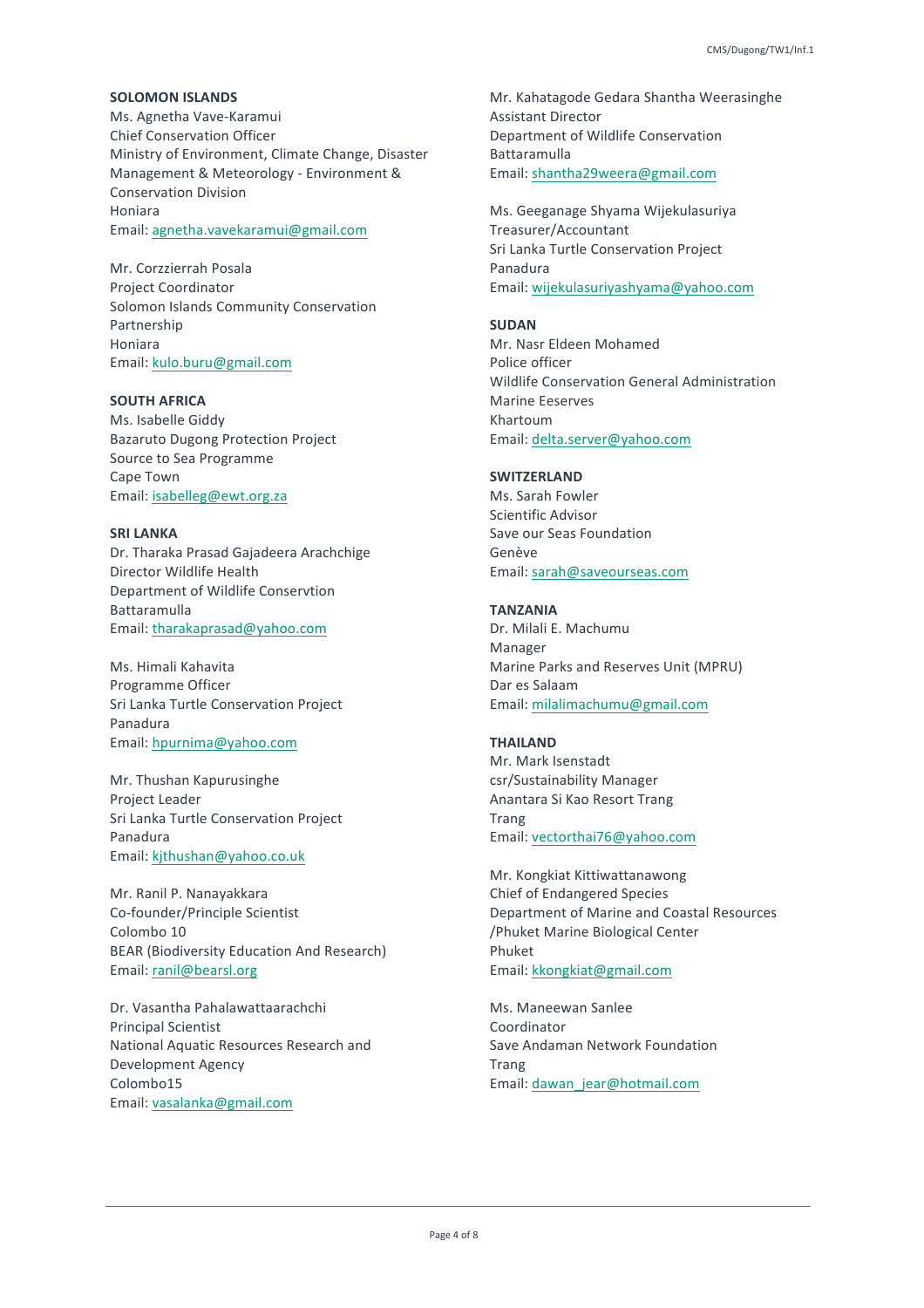### **TIMOR-LESTE**

Mr. Aires Guterres Project Manager for Dugong and Seagrass conservation Timor Leste Ministry of Commerce, Industry and Environment, Department of Biodiversity Dili Email: aires\_g@yahoo.com

# **UNITED ARAB EMIRATES**

Mr. Jeruel Aguhob Principal Nature Conservation Officer Natural Resources Conservation Section, Environment Department, Dubai Municipality Dubai Email: jcaguhob@dm.gov.ae

Mr. Hasnain Ali Manager Environment Pioneer Consulting Ajman Email: H.ali@pioneerconsulting.com

Ms. Hassina Ali **Biologist, Biodiversity Departement** Ministry of Climate Change and Environment Abu Dhabi Email: hachihi@moccae.gov.ae

Ms. Azhar Almessabi Intern The Mohammad bin Zayed Species Fund Abu Dhabi Email: azharitto@hotmail.com

Ms. Marina Antonopoulou Marine programme leader Marine programme - conservation unit Emirates Wildlife Society EWS-WWF Dubai Email: mantonopoulou@ewswwf.ae

Mr. Muhamed Alhussain Principle Environment Officer. Environment / Natural Resources Conservation Section Dubai Municipality Email: mahussain@dm.gov.ae

Ms. Nessrine Alzahlawi Unit Head - Biodiversity Policy Biodiversity Sector Environment Agency - Abu Dhabi Abu Dhabi Email: ness.zahlawi@gmail.com

Ms. Yasser M. Awadallah Specialist, Monitoring & EIA Marine environment development / HS&E Unit Abu Dhabi Abu Dhabi National Oil Company (ADNOC) Email: yabuaisha@adnoc.ae

Mr. Mohaned Awadalkareem Intern Environmental Information and Science Outreach Management Abu Dhabi Email: m.awadalkareem@hotmail.com

Dr. Mark Beech Head of Coastal Heritage and Palaeontology Abu Dhabi Tourism and Culture Authority Abu Dhabi Email: mark.beech@tcaabudhabi.ae

Mr. Marcus Chandler Health, Environment and Safety (HES) Manager Occidental Oil & Gas International Abu Dhabi Email: marcus\_chandler@oxy.com

Mr. Winston Cowie Environment Agency - Abu Dhabi Abu Dhabi Email: 

Dr. Himansu S Das Unit Head, Marine Endangered Species Marine Biodiversity Environment Agency - Abu Dhabi Email: hsdas@ead.ae

Dr. Maha Eheid Faculty, General Studies The Higher Colleges of Technology Abu Dhabi Email: maha.ebeid@hct.ac.ae

Mr. Esmat Elhassan Senior Nature Conservation Officer Natural Resources Conservation Section/ Environemnt Dubartment / Dubai Municipality Dubai Emai: eemhassan@dm.gov.ae

Dr. Mohamed Eltayeb Environmental Specialist Environment Department, Dubai Municipality Dubai Email: mmeltayeb@dm.gov.ae

Dr. Yasser Geneid Researcher Abu Dhabi National Oil Company (ADNOC) Abu Dhabi Email: ygeneid@adnoc.ae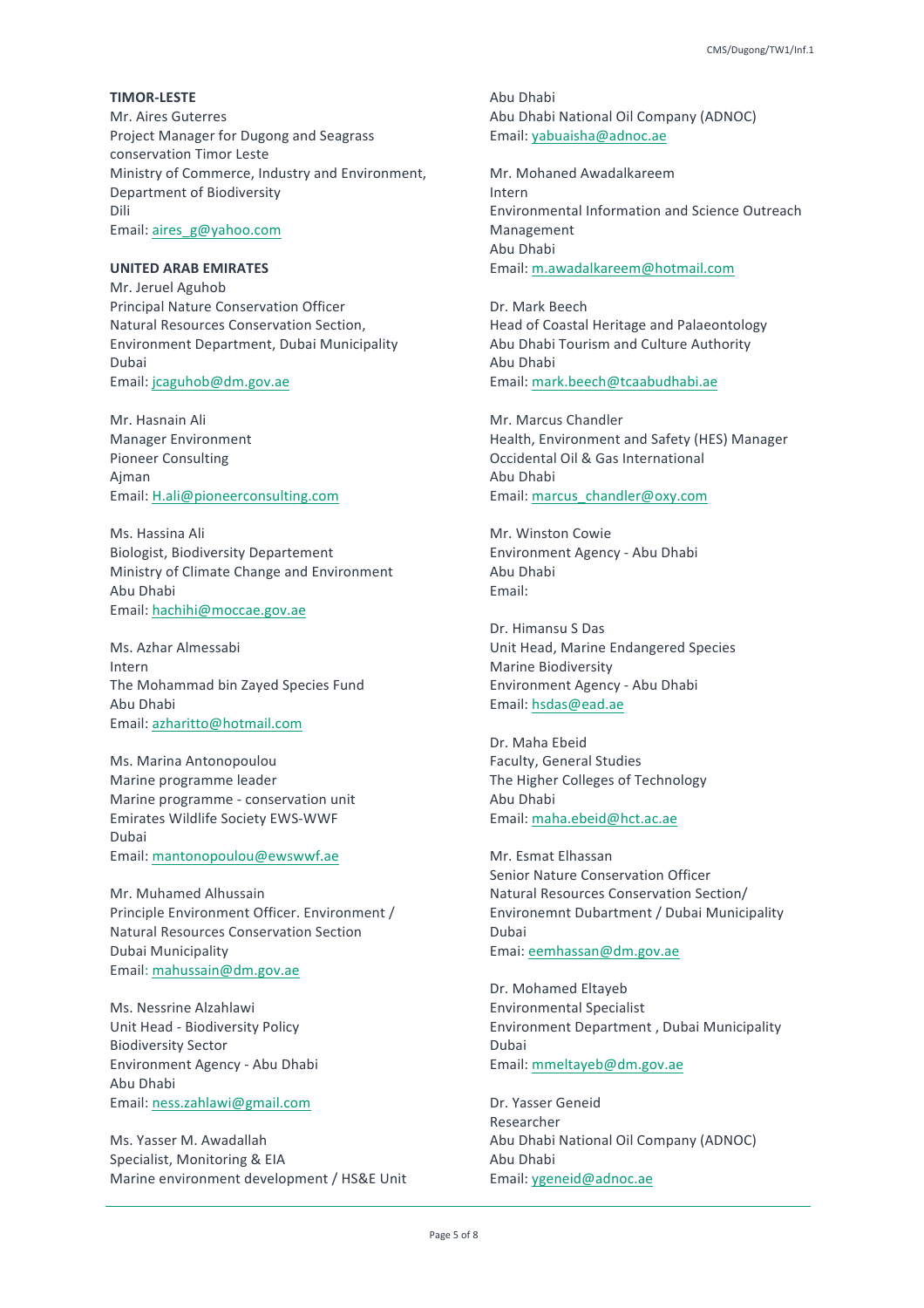### **UNITED ARAB EMIRATES**

Mr. Fdwin Grandcourt Manager, Marine Assessment & Conservation Section Marine Division Environment Agency - Abu Dhabi Abu Dhabi Email: egrandcourt@ead.ae

Ms. Maitha Al Hameli Specialist, Marine Threatened Species Environment Agency - Abu Dhabi Abu Dhabi Email: maitha.alhameli@ead.ae

Mr. Sultan Al Hajji Vice President and Chief Strategy Officer Total FP UAF Abu Dhabi Email: sultan.al-hajji@total.com

Ms. Shamsa Al Hameli Assistant Scientist Fisheries Environment Agency - Abu Dhabi Abu Dhabi Email: Shamsa.AlHameli@ead.ae

Mr. Nicolas Heard Head of Fund Management The Mohamed bin Zayed Species Conservation Fund Abu Dhabi Email: nheard@mbzfund.org

Dr. Rima Jabado Fisheries Scientist Environment Agency - Abu Dhabi Abu Dhabi Email: rima.jabado@ead.ae

Ms. Amna Al Mansoori Environment Agency - Abu Dhabi Abu Dhabi Email: 

Ms. Noura Al Mansoori Research assistant Marine Biology New York University Abu Dhabi (NYUAD) Abu Dhabi Email: Nam14@nyu.edu

Mr. Tarek Mohamed Marine Environment Specialist Environment monitoring unit / EEAA Abu Dhabi Email: tarek\_abubakr@hotmail.com

Dr. Ada Natoli Researcher UAE Dolphin Project Dubai Email: ada.natoli@uaedolphinproject.org

Mr. Mohammad Abdul Rahman Principal Specialist Environmental Studies & Environment / Natural Resrources Conservation Section Dubai Email: marabdulla@dm.gov.ae

Dr. Jimena Rodriguez Project Manager - Marine Turtle Conservation Emirates Wildlife Society EWS-WWF Dubai Email: jrodriguez@ewswwf.ae

Ms. Kathleen Russell Director Al Mahara Diving Centre Abu Dhabi Email: Kathleen@divemahara.com

Mr. Belal Saleh Team Leader, Marine Environment Rehabilitation Marine development Abu Dhabi National Oil Company (ADNOC) Abu Dhabi Email: belal\_saleh2002@yahoo.com

Mr. Amgad El Shaffai Ecosystem Rehabilitation Specialist Abu Dhabi Email: aelshaffai@yahoo.com

Mr. Flmetwaly Shabana Section Head Marine Environment Development Healthy Safety and environment unit Abu Dhabi National Oil Company (ADNOC) Abu Dhabi Email: eshabana@adnoc.ae

Dr. Junid N. Shah Senior Nature Conservation Officer Natural Resources Conservation Section Environment Department, Dubai Municipality Dubai Email: jnshah@dm.gov.ae

Mr. Obaid Al Shamsi Biologist Ministry of Ministry of Climate Change and Environment Dubai Email: oaalshamsi@moccae.gov.ae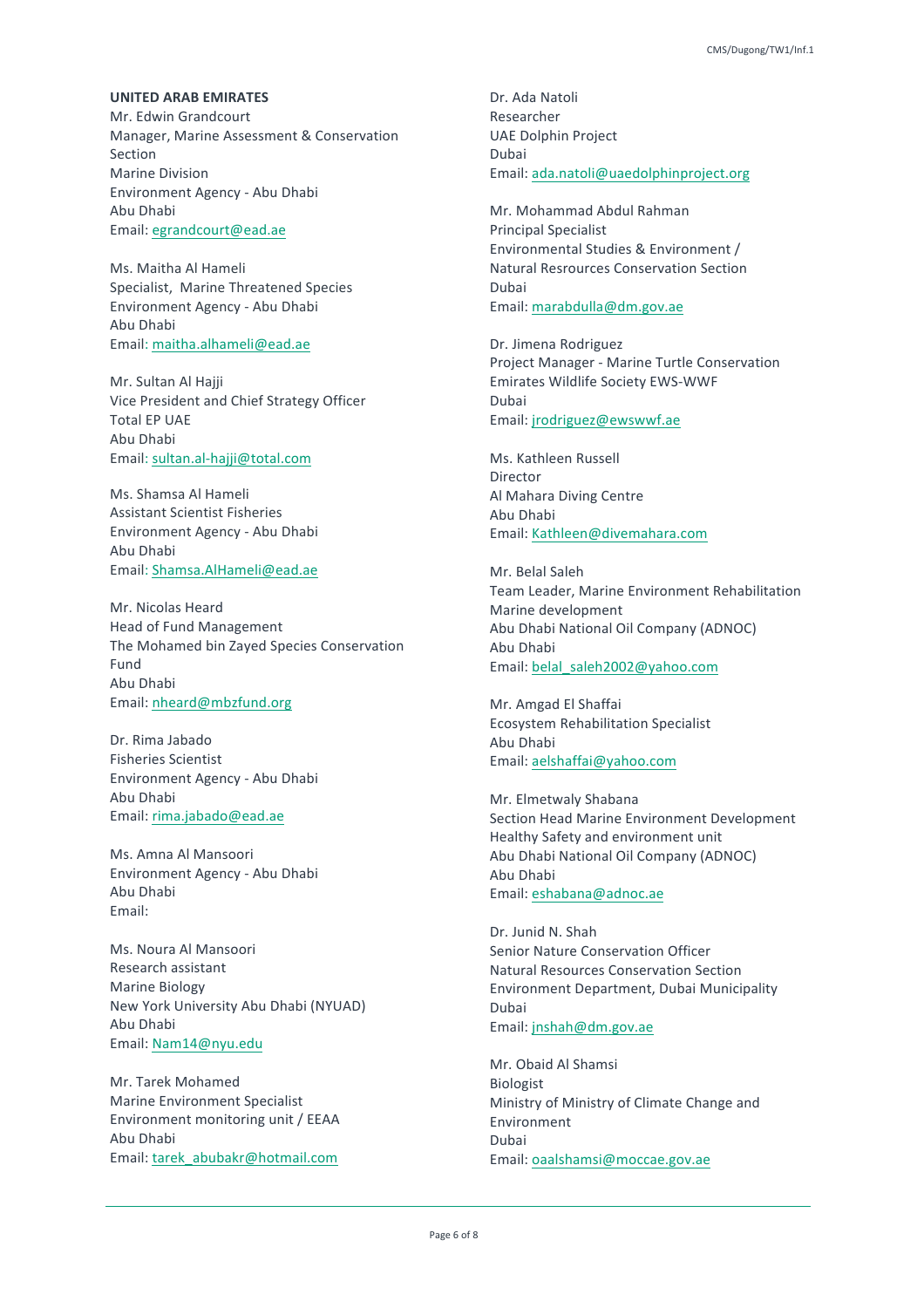### **UNITED ARAB EMIRATES**

Ms. Maya Todorova Project Coordinator The Mohamed bin Zayed Species Conservation Fund Abu Dhabi Email: mbankova@mbzfund.org

Dr. Roxxane Whelan Research Assistant **UAE** University Email: 

Ms. Tamara Withers Corporate Sustainability Manager Business Development Emirates Wildlife Society Abu Dhabi Email: twithers@ewswwf.ae

Ms. Arabella Willing Head of Conservation **Emirates Natural History Group** Abu Dhabi Email: arabella.willing@hyatt.com

Ms. Mariam Yacout Project Associate The Mohamed bin Zayed Species Conservation Fund Abu Dhabi Email: myacout@mbzfund.org

# **UNITED KINGDOM**

Mr. Paul Cooper **IT Consultant** London Email**:** paul@intexdesign.net

# **UNITED STATES**

Mr. Rob Yordi Zoological Director SeaWorld Orlando Email: robert.yordi@seaworld.com

**VANUATU**

Mr. Javven Ham Fisheries Biologist Vanuatu Department of Fisheries Port Vila Email: jham@vanuatu.gov.vu

Mr. Douglas Koran Dugong and Seagrass Conservation Project Officer in Vanuatu Port Vila Email: dglskoran45@gmail.com

Dr. Christina Shaw CEO The Vanuatu Environmental Science Society (VESS) Port Vila Email: vess@vanuatuconservation.org

# **WORKSHOP FACILITATORS**

Dr. Christophe Cleguer Post-Doctoral Fellow James Cook University Townsville, Australia Email: christophe.cleguer@my.jcu.edu.au

Prof. Helene Marsh Dean, Graduate Research James Cook University, Graduate Research School Douglas, Australia Email: helene.marsh@jcu.edu.au

Mr. Len McKenzie Principal Researcher James Cook University Smithfield, Australia Email: hq@seagrasswatch.org

Dr. Nicolas Pilcher Executive Director Marine Research Foundation Kota Kinabalu, Sabah, Malaysia Email: npilcher@mrf-asia.org

Dr Richard Unsworth Lecturer Swansea University Swansea, United Kingdom Email: r.k.f.unsworth@swansea.ac.uk

Dr. Tara Sayuri Whitty Postdoctoral Researcher University of San Diego California United States Email : tara.whitty@gmail.com

Mr. Simon Woodley Director S & J Woodley Pty Ltd Perth, Australia Email: sjwoodley@iinet.net.au